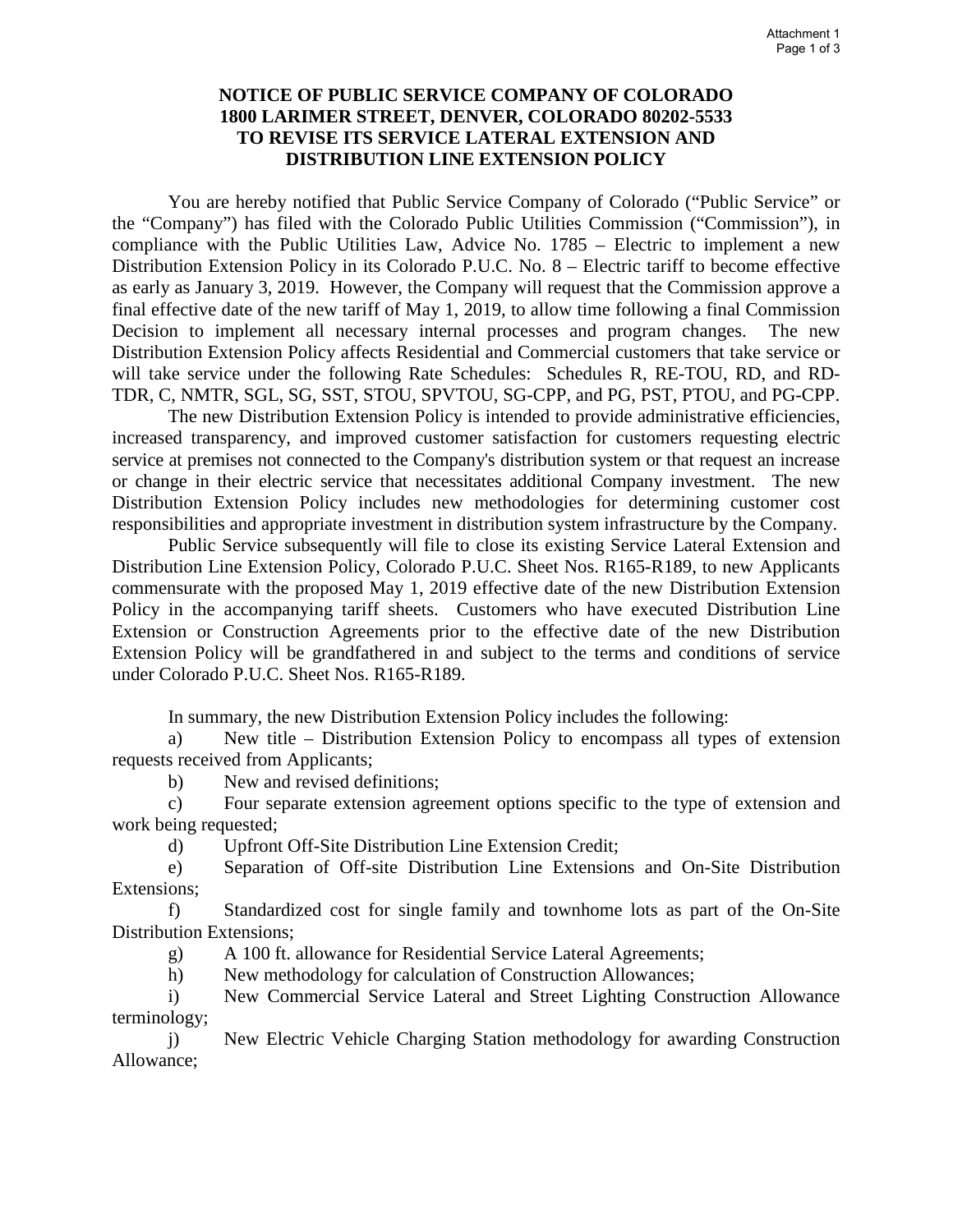k) Updated description of Indeterminate Service to remove real estate subdivisions and development of land for sale and updated definition of High Density Load to remove the reference to data centers;

 l) New provisions on the timing of when the Construction Allowance by Service Class and Construction Costs and Credits tariff sheets may be updated;

m) New provisions for transparency with respect to timelines and status updates in the extension process;

 n) New terms and conditions governing when construction cost estimates are provided to the Applicant; and

o) Removal of Construction Payment Agreements.

 Applicants requesting new or additional electric service from the Company after the effective date of the new Distribution Extension Policy will be affected by the new and updated provisions. Such effects will vary with each extension or reinforcement of the Company's electric distribution system and will depend upon the service class, the amount of the Construction Costs, the Construction Payment and any applicable Construction Allowance or Off-Site Distribution Line Extension Credit, Commercial Service Lateral Credit, or Street Lighting Credit.

This filing does not require a determination of the utility's revenue requirement and there is no change in the base rates charged to customers. Additionally, no net change in revenue to Public Service will result from implementation of the tariffs proposed in this filing, and the annual effect on the Company's revenues is dependent on a wide variety of factors, including the number and types of extension requests, customer growth, and numerous other factors.

In accordance with Rule 1210(a) of the Commission's Rules of Practice and Procedure, copies of the proposed new Distribution Extension Policy tariffs summarized above and as filed with the Commission, are available for examination and explanation at the main office of Public Service, 1800 Larimer Street, Suite 1400, Denver, Colorado 80202-5533, or at the Commission office, 1560 Broadway, Suite 250, Denver, Colorado 80202-5143. Customers who have questions may call the Commission at 303-894-2000, call Xcel Energy at 1-800-895-4999, fax to Xcel Energy at 1-800-895-2895, or e-mail to [inquire@xcelenergy.com.](mailto:inquire@xcelenergy.com)

Anyone who desires may file written comments or objections to the proposed action. Written comments or objections shall be filed with the Commission, 1560 Broadway, Suite 250, Denver, Colorado 80202-5143 or entered at [www.dora.state.co.us/pacific/PUC/puccomments](http://www.dora.state.co.us/pacific/PUC/puccomments)  on or before ten (10) days before the proposed effective date, or later should the Commission set this matter for hearing and suspend and delay the effective date of the request.

The Commission will consider all written comments and objections submitted prior to any evidentiary hearing on the advice letter. The filing of written comments or objections by itself will not allow you to participate as a party in any proceeding on the proposed action. If you wish to participate as a party in this matter, you must file written intervention documents in accordance with Rule 1401 of the Commission's Rules of Practice and Procedure or any applicable Commission order.

If you wish to participate as a party in this matter, you must file written intervention documents under applicable Commission rules.

The Commission may hold a public hearing in addition to an evidentiary hearing on the advice letter. If such a hearing is held, members of the public may attend and make statements even if they did not file comments, objections or interventions. If the advice letter is uncontested or unopposed, the Commission may determine the matter without hearing and without further notice. Anyone desiring information regarding if and when a hearing may be held shall submit a